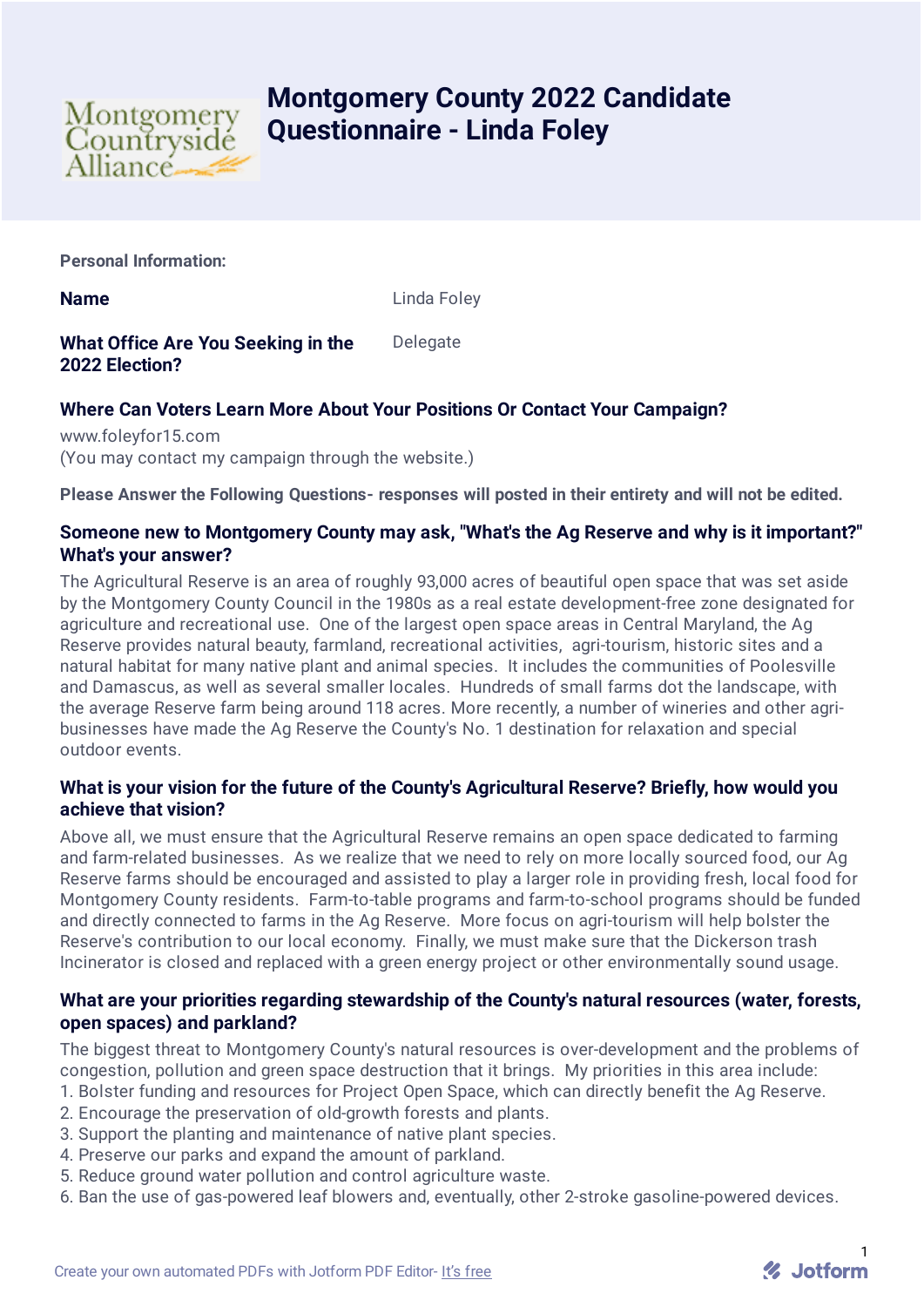# **What role will you play with regard to ensure that we safeguard our drinking water supply both surface and groundwater?**

As a member of the General Assembly, I will continue to push for banning the use of harmful chemicals that seep into our water supply, such as the recently banned PFAs. I want to ensure that we vigorously enforce bans on pesticides, which ultimately end up in our drinking water. In addition, I want to ensure that we minimize the amount of animal and other bio waste from getting into the Chesapeake Bay and its watershed. Finally, the legislature recently passed laws leading to more rigorous inspection and certification of properly functioning septic systems. We need to do more in that area to ensure that waste water is cleaned and properly treated before it re-enters our water supply.

## **What are your top priorities to help the County address climate change? What role will the Ag Reserve play?**

1. Reduce fossil-fuel emissions to reach net-zero emissions by 2045 (as outlined in the recently passed Climate Solutions Act) by encouraging and supporting the public and private use of electric vehicles. 2. Implement building standards that reduce greenhouse emissions and move toward electrification. 3. Advocate for expanded public transit and so-called last mile bike and pedestrian transportation infrastructure.

4. Require developers to preserve more green space and tree canopy.

5. Incentivize residential use of solar and promote community solar projects, so long as they don't adversely impact the preservation of the Ag Reserve.

6. Revise the Renewable Energy Portfolio Standards so that they include truly green energy production. 7. The Ag Reserve provides a significant amount of tree canopy and open space relatively free of fossil fuel emissions, compared to the rest of the County. We must make sure we maintain the Reserve and be vigilant that it is protected according to the original intent of its planners and creators.

#### **What more can be done to support our local farm businesses and rural communities?**

Emphasizing and promoting the importance of locally sourced food and connecting those efforts to farmers in the Ag Reserve will help grow Montgomery County's agri-business. In addition, we can assist small businesses that dominate the retail economies of our rural communities by offering more robust loans and by promoting bond initiatives that create a more business-friendly environment for them. Agri-tourism, including wineries and farm breweries, can become an even more important component of our rural Montgomery County economy.

#### **What are your regional transportation priorities? Do you support M83 and an additional Potomac bridge and outer beltway through the Reserve or adjacent rural zones?**

Western Montgomery County desperately needs more public transit. In addition to Rapid Bus Transit, we need to upgrade and promote our MARC rail system. Expanding Metro or even adding additional light rail access should be a longer term priority. Reversible lanes on existing arteries, such as I-270, should be studied as a possible short-term solution. While some highway expansion might be necessary to accommodate already over-developed areas, I do not favor highway or bridge construction through the Reserve or road projects that would disturb rural communities.

#### **How should our County manage its solid waste? What role should incineration, composting and recycling play?**

Solid waste disposal is a growing problem for Montgomery County. I do not believe we should incinerate any of our trash or solid waste. Information I've seen indicates that landfilling is actually more environmentally sound than any type of incineration. Our residents need more guidance and support in order for a much-needed, robust composting program to take hold. While many residents already compost their organic waste, there is not enough education and support for widely disseminating the benefits of composting. We can start with a robust composting program in our schools and at other public facilities. Recycling has become a difficult waste-management proposition. Too many plastic items are labeled "recyclable" when they are not. I would like to see better management and education of our recycling program. I want to promote local resources for recycling lithium batteries and other high-tech energy products. I think battery recycling is critical to